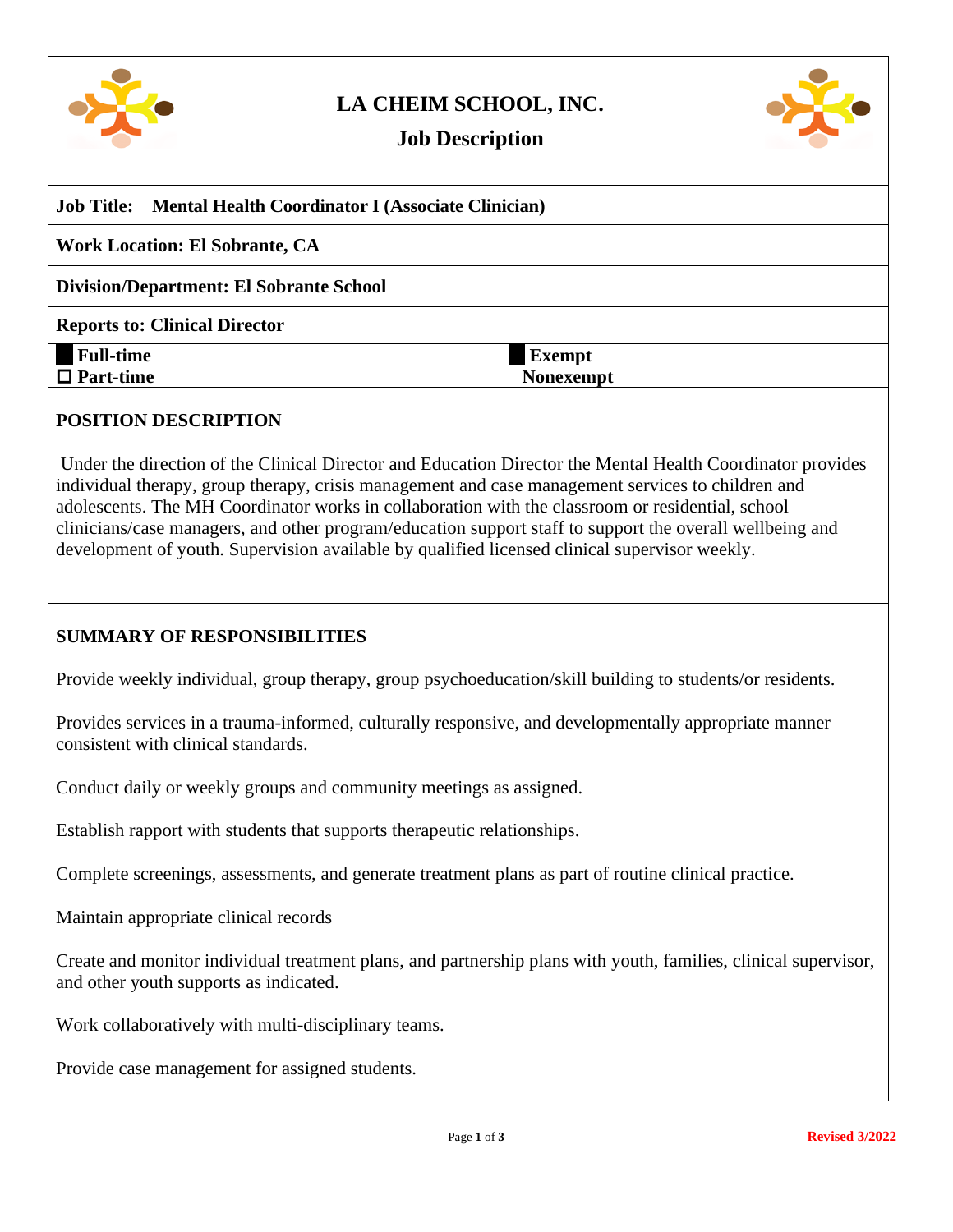Meet established standards of productivity.

Monitor and report effects of psychotropic medications under the direction of medical staff.

Complete and maintain all assigned charts in audit ready status.

Complete all necessary reports promptly.

Communicate effectively with team at assigned school-based placement setting, La Cheim School, or La Cheim STRTP.

Participate actively in Clinical Supervision as assigned.

Assist with crisis intervention guided by professional practice and Pro-ACT principles (training provided

## **QUALIFICATIONS AND SKILLS**

Ability to commute/relocate; El Sobrante, CA 94803

Reliably commute or plan to relocate before starting work

Education: Master's

License/Certification: AMFT, ASW – Associate Clinician (Registered)

Work Location: One Location

Work Remotely: No

## **DESIRED QUALIFICATIONS**

Ability to commute/relocate: El Sobrante, CA 94803:

Reliably commute or planning to relocate before starting work

Education: Master's

License/Certification: AMFT, ASW - Associate Clinician (Registered with BBS) (Required)

Work Location: One location

Work Remotely: No